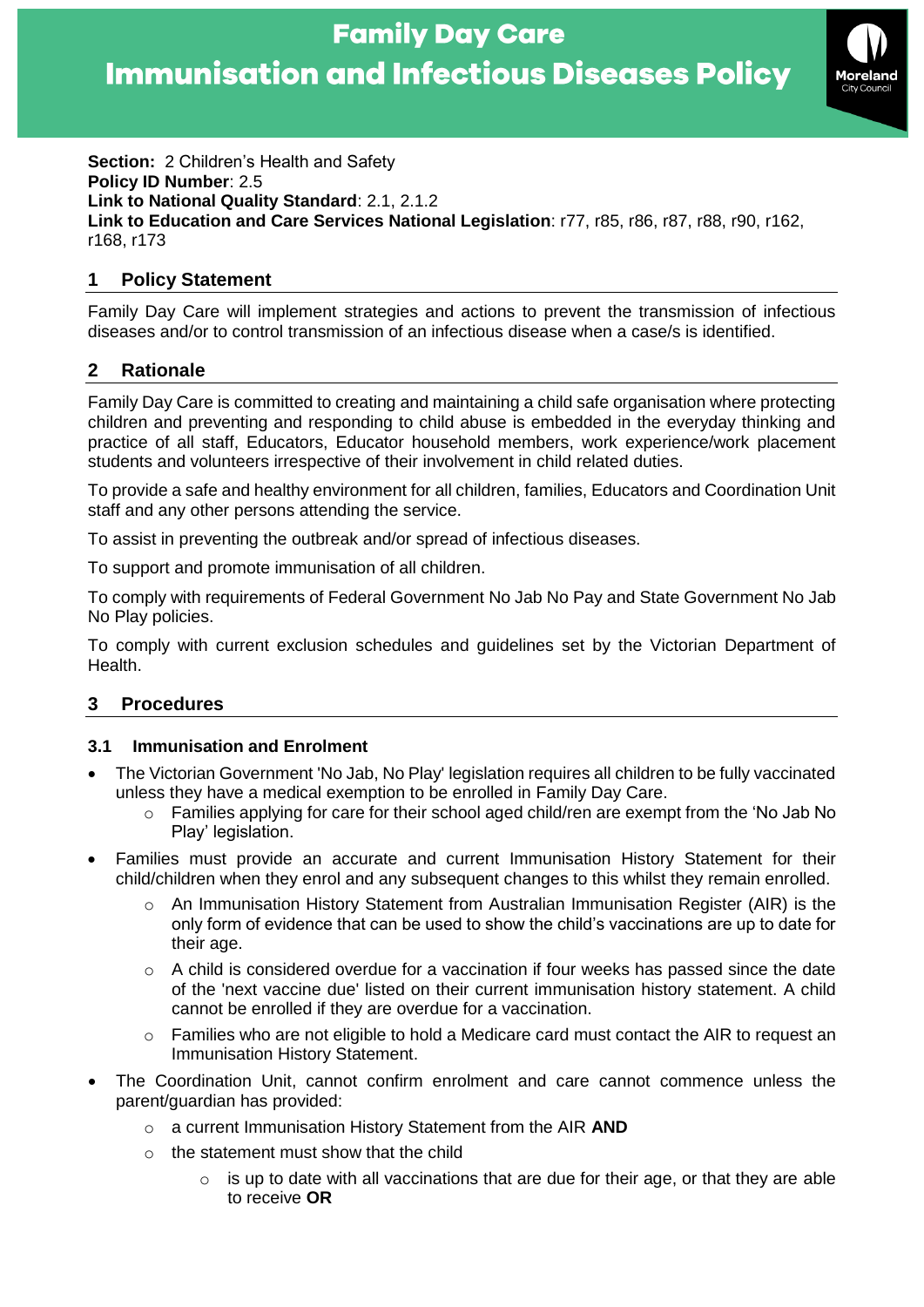

- o is eligible to enrol under the 16 week grace period while the Coordination Unit works with the family to obtain the necessary immunisations/documentation **OR**
- $\circ$  has a medical reason not to be vaccinated ('Conscientious objection' to vaccination is not an exemption)
- The Coordination Unit will ensure that immunisation status of each child is up to date at enrolment, and following enrolment, will take reasonable steps to obtain up-to-date Immunisation History Statements from families. Immunisation History Statements will be kept with the child's enrolment records.
	- $\circ$  The Coordination Unit will provide families with information as to how to obtain accepted immunisation documentation.
	- $\circ$  To keep immunisation information current, and to remind families of immunisation due dates, the Coordination Unit will request immunisation evidence from families that have children due for immunisations, twice per year, with a reminder interval of no greater than seven months.
	- $\circ$  The Coordination Unit will provide families information on how to access immunisations and/or Immunisation History Statements if needed.
- Educators will be provided access to children's immunisation status with their enrolment information via Harmony for Educators.
- Educators and Coordination Unit staff will provide up-to-date information for families on immunisation and the protection of all children from infectious diseases.
- Families are responsible for ensuring the FDC service has up-to-date information regarding their child's immunisation status.

#### **3.2 Infectious Diseases and Exclusion Periods**

- The Coordination Unit, Educators and families will adhere to Department of Health Communicable Diseases (DHCD) Exclusion Table (Attachment 1) and any directions made by the Chief Health Officer. Children may be excluded from care to comply with these directions.
- The Coordination Unit will provide up-to-date information and resources for families and Educators regarding protection of all children from infectious diseases, management of outbreaks and immunisation programs.
- Families must inform the Coordination Unit and their Educator if their child is being tested for and/or has an infectious disease or has been in contact with a person who has an infectious disease.
- Educators will notify the Coordination Unit of any outbreak of an infectious disease.
- Educators will notify all parents/guardians in writing of any outbreak of an infectious disease and this will be displayed in a prominent position. This should be done in a manner that ensures confidentiality for any child, family, Educator and their family.
- Children who are sick and/or infectious must not attend care.
- Educators will respond to the needs of all children if a child becomes ill while in care. Where possible the Educator will isolate child/ren who became unwell during the day from other children.
- The Educator will notify the parent/guardian or authorised nominees if a child becomes unwell in care and will send the unwell child home as soon as possible.
- Families will promptly pick up a child that becomes ill whilst in care.
- When a child becomes ill while in care the Educator will complete an illness record, the family will sign this, and the Educator will provide a copy to the Coordination Unit.
- Educators will ensure that unwell children do not attend their care. If a child is unwell on arrival to care, the Educator may refuse care for that day.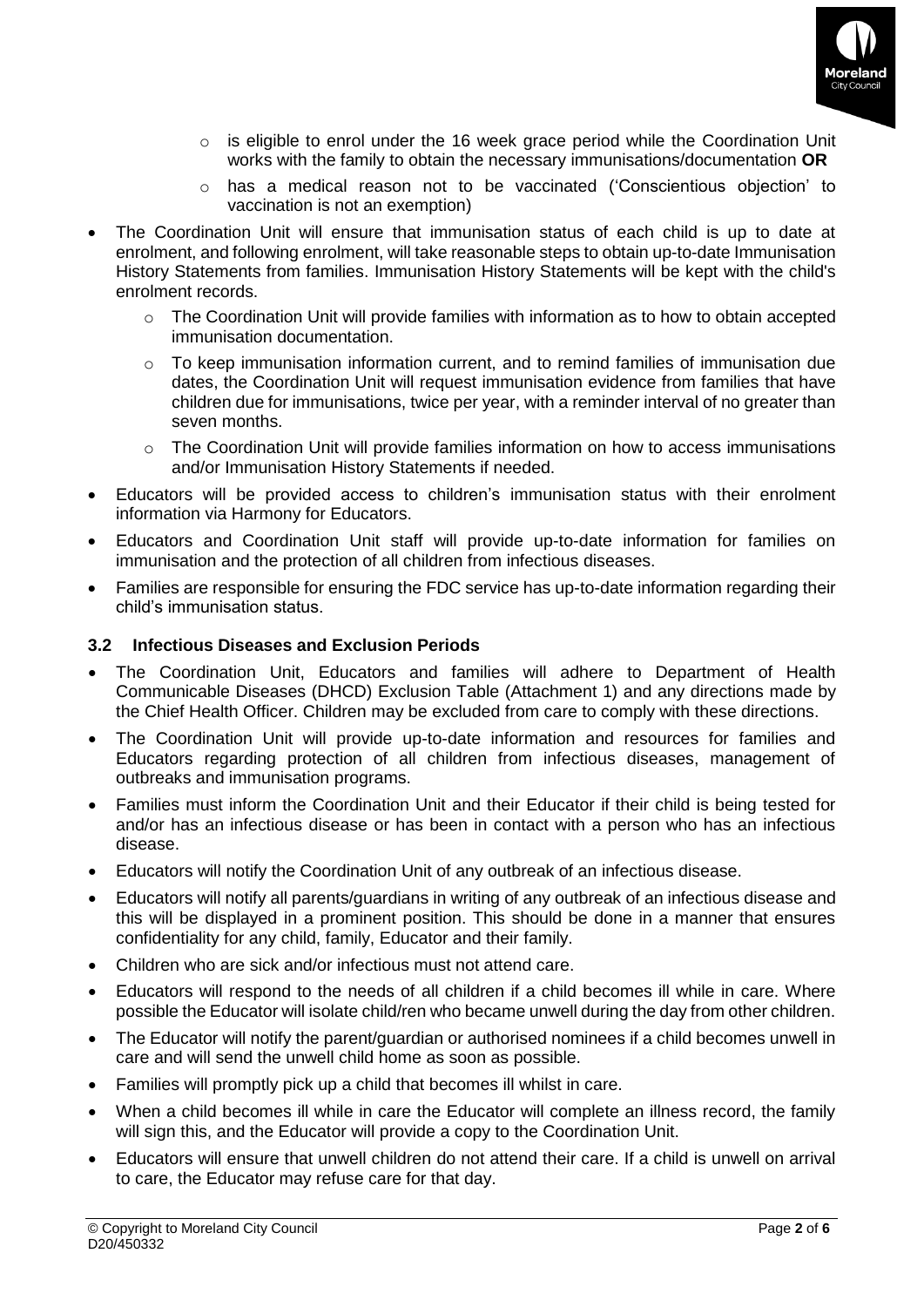

- Families may be required to provide a written medical clearance from a medical practitioner before returning to care.
- The Coordination Unit will take reasonable steps to support the prevention of the spread of infectious diseases at the service. This could include:
	- $\circ$  notifying children, families and educators when someone within the service has been diagnosed with an infectious illness.
	- o complying with relevant health department exclusion guidelines and/or directions, this could include contacts who are at higher risk.
	- o providing information, training and/or resources in relation to hygiene practices, and the minimisation of cross-infection.

#### **3.3 Health and Hygiene Practices**

- The Coordination Unit will model safe hygienic practices to Educators and children e.g. hand washing.
- Illnesses are often infectious before symptoms appear. Therefore, Educators will provide a safe and healthy environment for all children and ensure good hygiene practices at all times. Educators will model safe hygienic practices to children and families e.g. hand washing.
- Educators will minimise the risk of infection to others by following strict personal and environmental hygiene practices.
- Families will communicate with their Educator about their child's health and wellbeing.
- All Educators and Coordination Unit staff are committed to preventing the spread of vaccinepreventable diseases through simple hygiene practices such as hand washing, effective cleaning procedures, monitoring immunisation records and complying with recommended exclusion guidelines and timeframes for children and Educators (DHCD Exclusion Table).
- Educators and Coordination Unit staff will act appropriately and with sensitivity in supporting children and families when a child is unwell and/or diagnosed with an infectious illness.

#### **4 References**

- [Education and Care Services National Law Act](https://www.acecqa.gov.au/nqf/national-law-regulations/national-law)
- [Education and Care Services National Regulations](https://www.acecqa.gov.au/nqf/national-law-regulations/national-regulations)
- **[National Quality Standards](https://www.acecqa.gov.au/nqf/national-quality-standard)**
- [Childcare Provider Handbook](https://docs.education.gov.au/system/files/doc/other/child_care_provider_handbook_1.pdf)
- Family Day Care Information Handbook
- Family Day Care Educator Agreement
- Public Health and Wellbeing Act 2008
- Public Health and Wellbeing Amendment (No Jab, No Play) Act 2015
- Public Health and Wellbeing Regulations 2019
- Staying Healthy in Child Care, 5th Edition, NHMRC, 2013
- Department of Health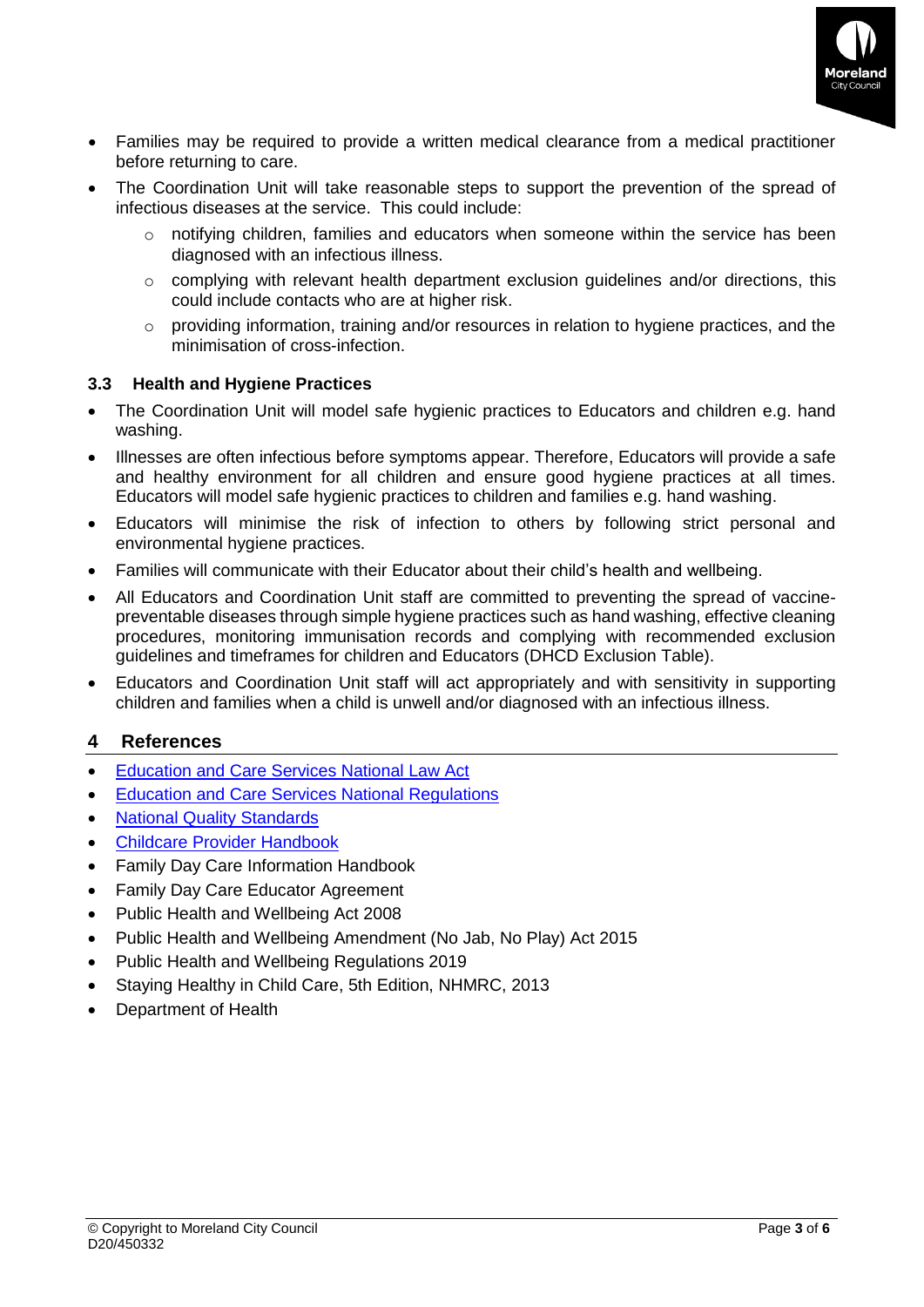

# **5 Definitions**

| Term                                     | Definition                                                                                                                                                                                                                                                                                                 |  |
|------------------------------------------|------------------------------------------------------------------------------------------------------------------------------------------------------------------------------------------------------------------------------------------------------------------------------------------------------------|--|
| <b>Exclusion:</b>                        | Inability to attend or participate in the program at the service.                                                                                                                                                                                                                                          |  |
| Illness:                                 | Any sickness and/or associated symptoms that affect the child's<br>normal participation in the program at the service.                                                                                                                                                                                     |  |
| <b>Immunisation status:</b>              | The extent to which a child has been immunised in relation to the<br>recommended immunisation schedule.                                                                                                                                                                                                    |  |
| <b>Infectious disease:</b>               | A disease that can be spread, for example, by air, water or<br>interpersonal contact. An infectious disease is designated under<br>Victorian Law or by a health authority (however described) as a<br>disease that would require the infected person to be excluded from an<br>education and care service. |  |
| Recommended minimum<br>exclusion period: | The period recommended by the Department of Health for excluding<br>any person from attending a children's service to prevent the spread<br>of infectious diseases through interpersonal contact.                                                                                                          |  |

### **Revision History**

| <b>Date</b>   | <b>Revision No.</b>     | <b>Revision Section</b> | <b>Revision Description</b>                                       |  |  |  |
|---------------|-------------------------|-------------------------|-------------------------------------------------------------------|--|--|--|
| December 2016 | 1.0                     | Αll                     | Initial Policy Release (creation date)                            |  |  |  |
| April 2021    | 2.0                     | All                     | Updated from old Policy to new format and<br>current information. |  |  |  |
| April 2023    | <b>Next Review Date</b> |                         |                                                                   |  |  |  |

#### **This policy and procedure supersedes the one in the Family Day Care Policy Manual dated 2016.**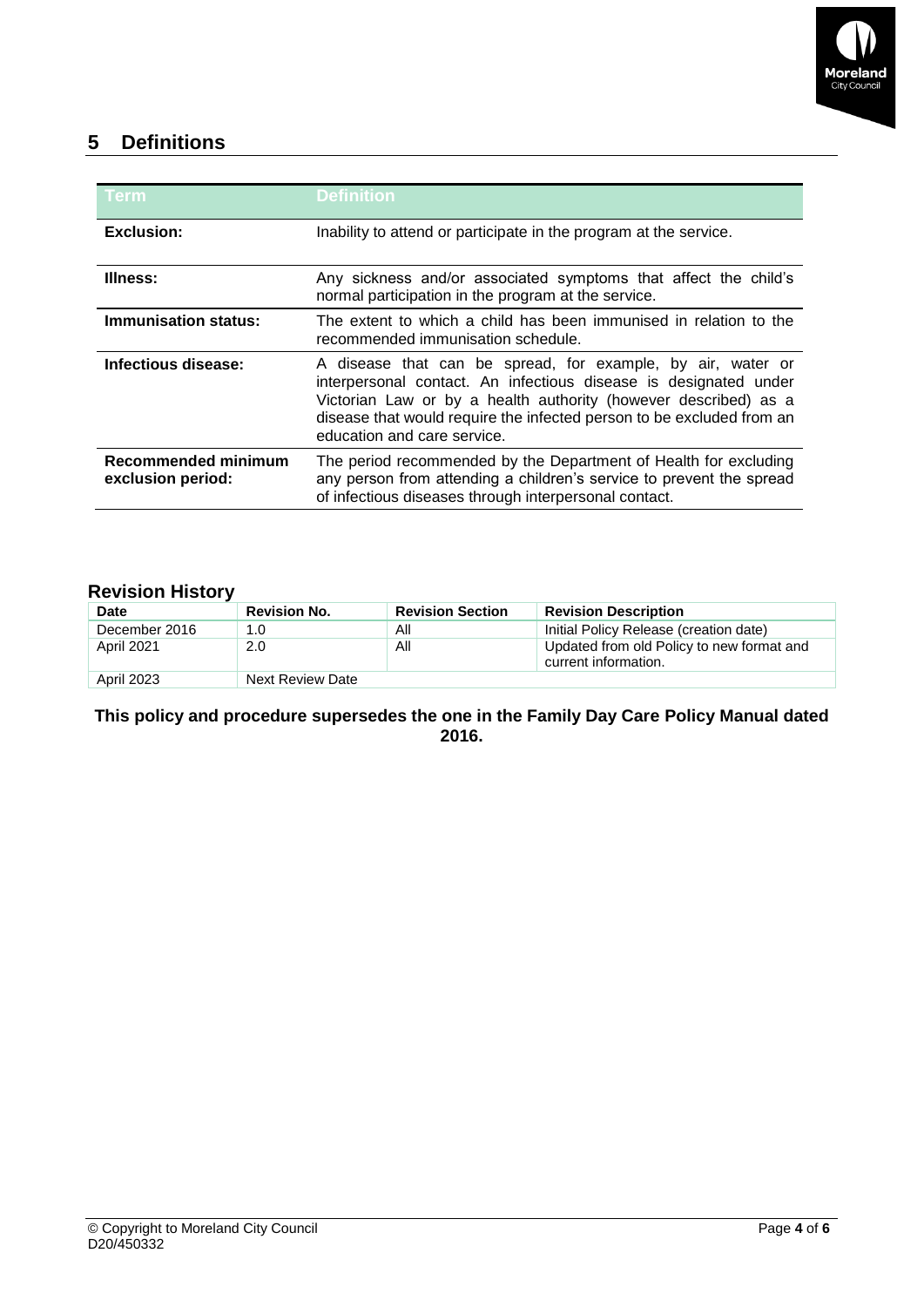

# **Attachment 1: Department of Health Communicable Diseases (DHCD) Exclusion Table**

Minimum Period of Exclusion from Primary Schools and Children's Services Centres for Infectious Diseases Cases and Contacts

The Department of Health has developed a document, *Minimum Period of Exclusion from Primary Schools and Children's Services Centres for Infectious Diseases Cases and Contacts* (refer to DHCD Exclusion Table below), to assist in protecting the public by preventing, or containing, outbreaks of infectious conditions common in schools and other children's services and is regulated by the Public Health and Wellbeing Regulations 2019.

| Column 1      | <b>Column 2</b>                                   | <b>Column 3</b>                                                                                                                                                                                                           | Column 4                                                                                                                                                                                                                                                                                                                                                                                                       |
|---------------|---------------------------------------------------|---------------------------------------------------------------------------------------------------------------------------------------------------------------------------------------------------------------------------|----------------------------------------------------------------------------------------------------------------------------------------------------------------------------------------------------------------------------------------------------------------------------------------------------------------------------------------------------------------------------------------------------------------|
| <b>Number</b> | <b>Conditions</b>                                 | <b>Exclusion of cases</b>                                                                                                                                                                                                 | <b>Exclusion of Contacts</b>                                                                                                                                                                                                                                                                                                                                                                                   |
| $\mathbf{1}$  | Chickenpox                                        | Exclude until all blisters have dried. This is usually<br>at least 5 days after the rash appears in<br>unimmunised children, but may be less in<br>previously immunised children                                          | Any child with an immune deficiency (for<br>example, leukaemia) or receiving<br>chemotherapy should be excluded for their<br>own protection. Otherwise not excluded                                                                                                                                                                                                                                            |
| 2             | Conjunctivitis                                    | Exclude until discharge from eyes has ceased                                                                                                                                                                              | Not excluded                                                                                                                                                                                                                                                                                                                                                                                                   |
| 3             | Cytomegalovirus (CMV)<br>infection                | Exclusion is not necessary                                                                                                                                                                                                | Not excluded                                                                                                                                                                                                                                                                                                                                                                                                   |
| 4             | Diarrhoeal illness*                               | Exclude until there has not been vomiting or a<br>loose bowel motion for 24 hours                                                                                                                                         | Not excluded                                                                                                                                                                                                                                                                                                                                                                                                   |
| 5             | Diphtheria                                        | Exclude until medical certificate of recovery is<br>received following at least two negative throat<br>swabs, the first not less than 24 hours after<br>finishing a course of antibiotics and the other<br>48 hours later | Exclude family/household contacts until<br>cleared to return by the Chief Health<br>Officer                                                                                                                                                                                                                                                                                                                    |
| 6             | Glandular fever<br>(Epstein-Barr Virus infection) | Exclusion is not necessary                                                                                                                                                                                                | Not excluded                                                                                                                                                                                                                                                                                                                                                                                                   |
| 7             | Hand, Foot and Mouth<br>disease                   | Exclude until all blisters have dried                                                                                                                                                                                     | Not excluded                                                                                                                                                                                                                                                                                                                                                                                                   |
| 8             | Haemophilus influenzae<br>type b (Hib)            | Exclude until 48 hours after initiation of effective<br>therapy                                                                                                                                                           | Not excluded                                                                                                                                                                                                                                                                                                                                                                                                   |
| 9             | <b>Hepatitis A</b>                                | Exclude until a medical certificate of recovery is<br>received, but not before 7 days after the onset of<br>jaundice or illness                                                                                           | Not excluded                                                                                                                                                                                                                                                                                                                                                                                                   |
| 10            | <b>Hepatitis B</b>                                | Exclusion is not necessary                                                                                                                                                                                                | Not excluded                                                                                                                                                                                                                                                                                                                                                                                                   |
| 11            | <b>Hepatitis C</b>                                | Exclusion is not necessary                                                                                                                                                                                                | Not excluded                                                                                                                                                                                                                                                                                                                                                                                                   |
| 12            | Herpes (cold sores)                               | Young children unable to comply with good<br>hygiene practices should be excluded while the<br>lesion is weeping. Lesions to be covered by<br>dressing, where possible                                                    | Not excluded                                                                                                                                                                                                                                                                                                                                                                                                   |
| 13            | Human immuno-deficiency<br>virus infection (HIV)  | Exclusion is not necessary                                                                                                                                                                                                | Not excluded                                                                                                                                                                                                                                                                                                                                                                                                   |
| 14            | Impetigo                                          | Exclude until appropriate treatment has<br>commenced. Sores on exposed surfaces must be<br>covered with a watertight dressing                                                                                             | Not excluded                                                                                                                                                                                                                                                                                                                                                                                                   |
| 15            | Influenza and influenza like<br>illnesses         | Exclude until well                                                                                                                                                                                                        | Not excluded unless considered<br>necessary by the Chief Health Officer                                                                                                                                                                                                                                                                                                                                        |
| 16            | Leprosy                                           | Exclude until approval to return has been given by<br>the Chief Health Officer                                                                                                                                            | Not excluded                                                                                                                                                                                                                                                                                                                                                                                                   |
| 17            | <b>Measles</b>                                    | Exclude for at least 4 days after onset of<br>rash                                                                                                                                                                        | Immunised contacts not excluded.<br>Unimmunised contacts should be<br>excluded until 14 days after the first day of<br>appearance of rash in the last case.<br>If unimmunised contacts are vaccinated<br>within 72 hours of exposure with any<br>infectious case, or received Normal<br>Human Immunoglobulin (NHIG) within<br>144 hours of exposure of any infectious<br>case, they may return to the facility |
|               |                                                   |                                                                                                                                                                                                                           |                                                                                                                                                                                                                                                                                                                                                                                                                |

#### **Table: DHCD Exclusion Table [\(Public Health and Wellbeing Regulations 2019, Extract of Schedule 7\)](https://www2.health.vic.gov.au/public-health/infectious-diseases/school-exclusion/school-exclusion-table)**